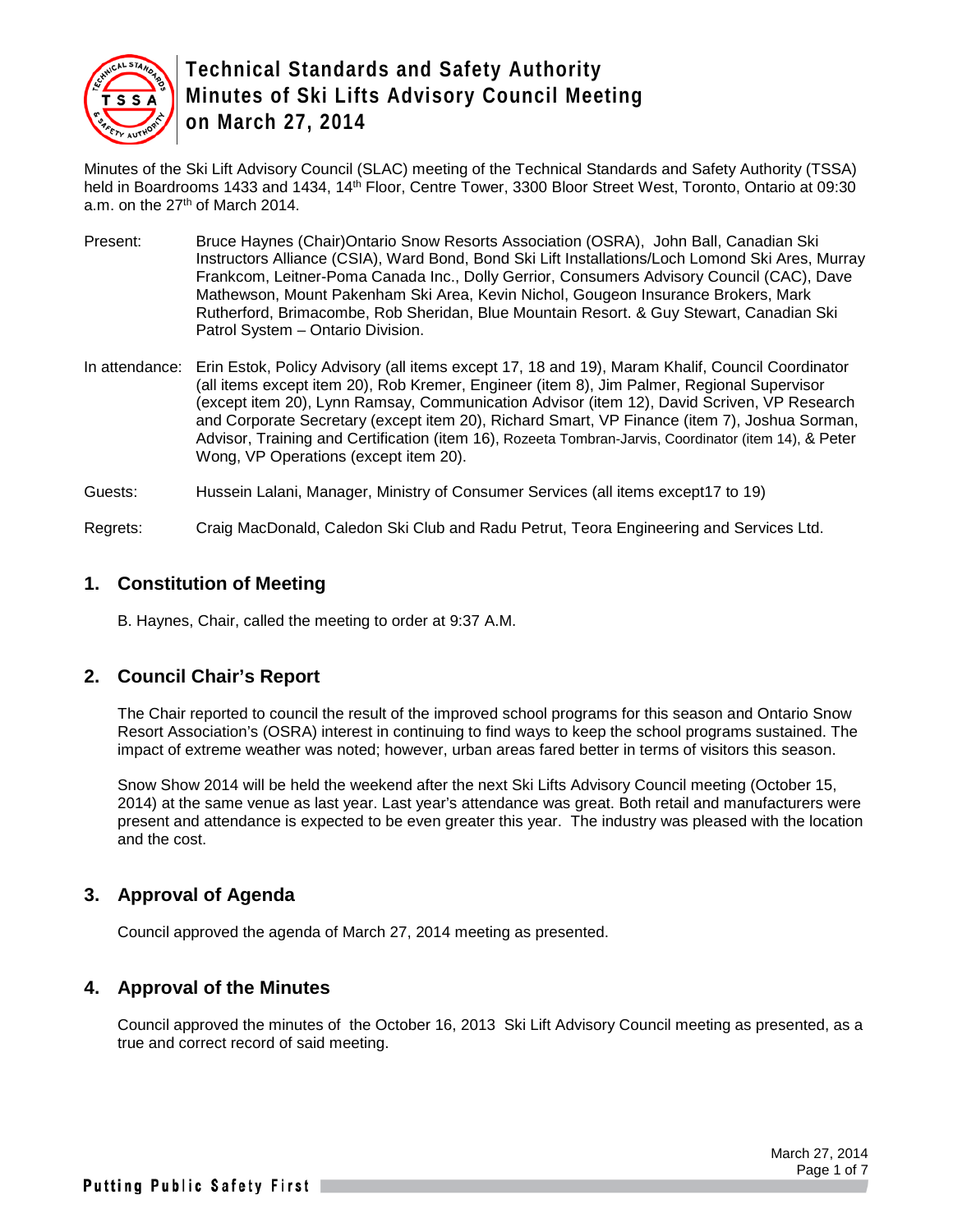

## **5. Review Action Items from Last Meeting**

J. Palmer reviewed the outstanding action items from previous meetings with council, noting that some were completed as highlighted.

The outstanding items were updated as follows:

- Preparing a report on the resolution of the engineering submission task, will be updated under item 8.
- Data on the top of the hill item will be updated under agenda item 14.
- Reviewing and revising TSSA's forms on its public website will be updated under agenda item 8.

## **6. TSSA President & CEO's Report**

As part of the advanced materials for this meeting, which will be part of the record, council received a report from the President and CEO, regarding TSSA's key activities over the last quarter, which was treated as read.

D. Scriven, on behalf of M. Beard, reported to council the appointment of a new Board of Director member appointed by the Ministry of Consumers Services, Susan Kushneryk and a new recruitment of additional staff to the Senior Management team at TSSA, Director of Internal Audit, Steven Matos. Both will join TSSA in April 2014

## **7. Option Paper for Fee Review and Framework**

With the aid of a PowerPoint presentation, which will be part of the record, R. Smart highlighted the challenges of last fee review framework and process, fee framework objectives, options, and timelines.

The ski lifts industry's exemption from a fee increase at the last fee review and framework was acknowledged.

The challenges and lessons learned were shared, such as, concerns with the complexity of the invoicing process; customer clarity on the value received for fees paid; transparency; effectiveness of fee incentives and deterrents; program cross subsidization; and the use of technology.

The fee framework objectives are to reduce the fee burden while not compromising safety; influencing positive safety behavior and deterring adverse safety behavior; efficiency of cost model; and leveraging Risk Informed Decision Making (RIDM).

The use of a Declaration of Compliance was highlighted and encouraged to be used to avoid administrative fees, where applicable. TSSA's process mapping and its results involving the fee process and areas for improvement were also highlighted.

Moving forward, TSSA is utilizing its Research and Education Department to conduct research; engage its stakeholders; and utilize a third party to find a comprehensive options fee framework. The process will include dialogues with multiple departments within TSSA, Advisory Councils, MCS, and TSSA's customers. The research portion will include a benchmark report involving other similar safety organizations and regulatory bodies. This process consists of fee options as well as fundamental structural changes.

A discussion followed on ways to streamline TSSA's fee review processes. Council was advised that the process was also reviewing how TSSA implements new fees.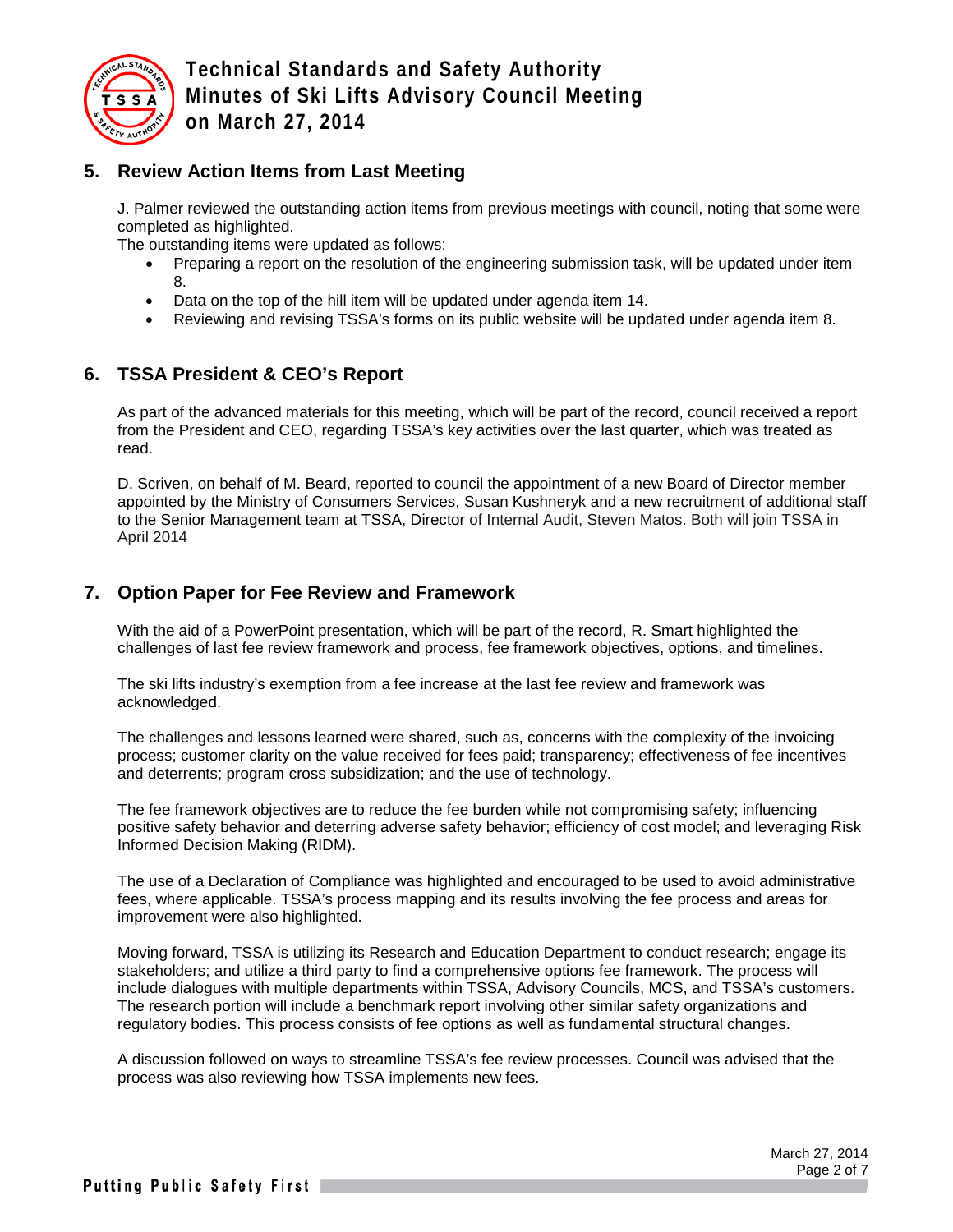

## **8. Engineers/Submissions Process and Task Group Update**

R. Kremer advised that an engineering design submission workflow was recently completed. EDAD engineering has now revised the workflow for both AD and SKI devices to have these submissions removed from the ED work queue and be processed in their own queues. The planned workflow for AD and SKI would be to process jobs in the first week, and have the engineering review occur within weeks 2-3. Simple or complete designs would be registered and returned by week 4. For complex devices that may require additional time, applicants are encouraged to book time with the program to walk through the design and paper work to facilitate a more efficient review. M. Frankcom acknowledged that the design review process for new installations worked well this past year. EDAD program will continue to monitor AD and SKI review queues, especially during peak season.

A question arose around Blue Mountain (BM) chairs and whether some where still operating under variance permissions. It was noted that the Act and Regulation allows for variances if the rationale and mitigation in the opinion of the director does not detrimentally affect the safe use of a device.

Some members of council were concerned that variances for BM chairs were still being submitted. R. Kremer advised that industry was aware that other old chairs designs, not just BM, could be of issue (those built prior to cycle testing requirements) and to address older chairs in general, the aging assessment guideline was revised to include carriers. This would also apply to remaining BM chairs. The process is an aging assessment including chairs would be first required before allowing aging assessment to take the place of a BM chair variance.

R. Kremer was asked to provide a recap on BM chairs and M. Frankcom advised he could assist in providing details, as required.

R. Kremer also noted that draft ski forms have been developed and will be circulated prior to the next season for comment.

The issue of new code requirements that may have an impact on the forms was discussed.

TSSA is also currently seeking two Elevating Devices Engineers and one Electrical Engineer. It was noted that with the retirement of Gord Kanani, it is important for TSSA to participate on the CSA Z98 code committee.

ACTION: R. Kremer will provide Council with an update regarding BM chairs.

## **9. Priority Safety Issue: Aging Devices**

Aging devices was discussed under item 8.

## **10. Ministry of Consumers Services (MCS)**

The MCS update was highlighted under the CEO report. The continued Propane Panel Review and Boilers and Pressure Vessels Regulatory Initiative were further highlighted. The latter initiative will require engagement of a third party to assess the issues at hand.

TSSA and Ontario College of Trades (OCOT) were still in negotiations around overlapping regulations and more information will be provided when available. It was confirmed that the ski lifts trade will remain in status quo until further notice.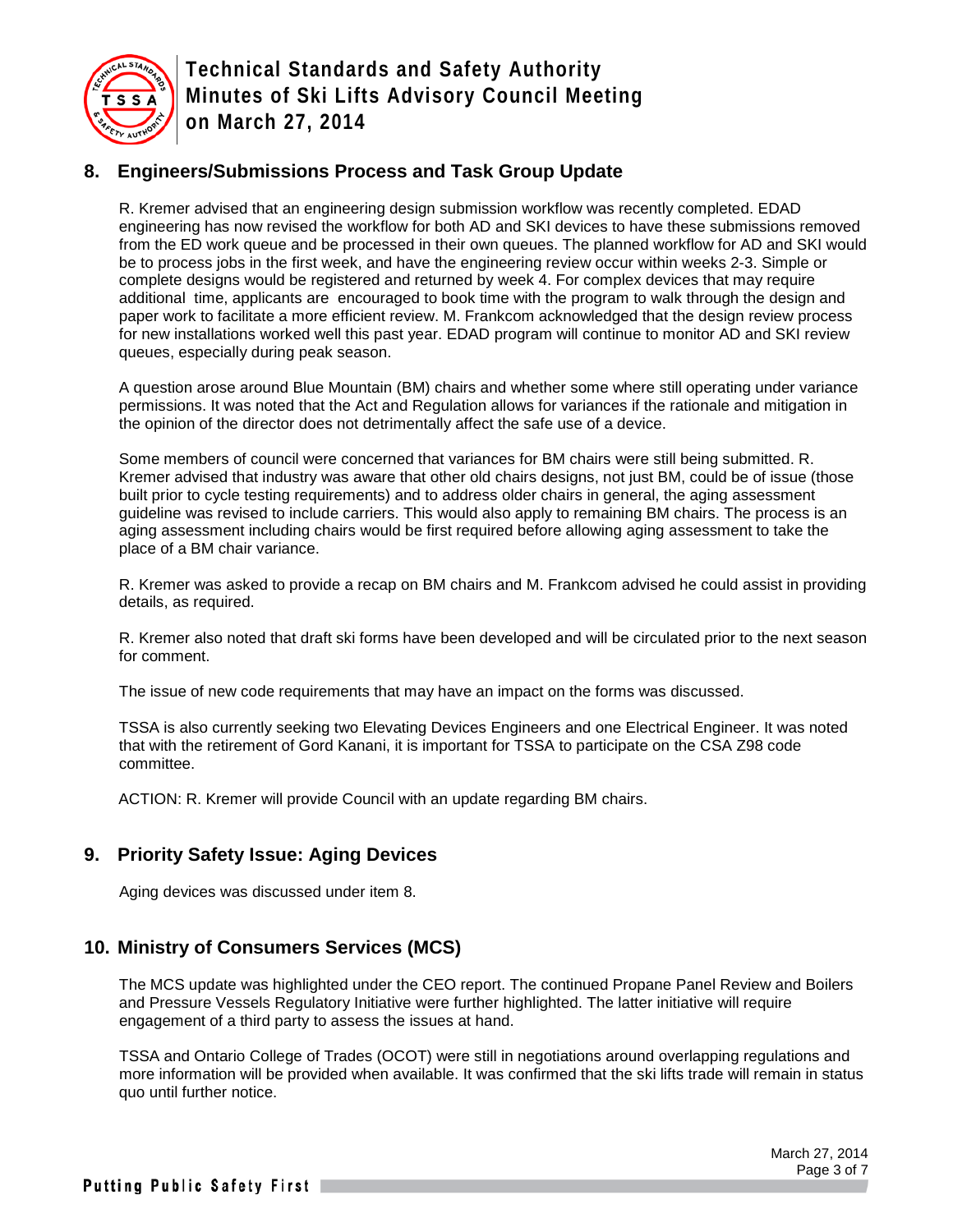

The Chair reported to council that OCOT plans to conduct industry visits in September. Council noted they would like to be advised in advance.

## **11. Ski Lifts Safety Compliance**

With the aid of a PowerPoint presentation, R. Hadaller provided an update regarding the ski lift safety compliance. It was noted that the third quarter report, which would have provided more information for the season was not available and the information will be included in the next meeting's presentation.

Discussion ensued among the council regarding sharing information on the number of persons using ski lifts at their respective resorts.

High level discussion ensued around calculating the exact number of activity against the capacity of each device or each resort whichever might be appropriate. It was noted that the resorts keep a record of this data. Further discussion ensued around a preference to use more accurate information rather than using the population of Ontario as a baseline for annual safety performance reporting.

TSSA would like to work with the industry directly to gain access to their capacity data and include it in the safety compliance reporting.

ACTION: D. Scriven and R. Sheridan to follow up on ways to share data to determine the exact number of ski lift rides in Ontario to reflect the statistics of safety numbers included in the safety compliance report.

#### **12. Priority Safety Issue: TSSA technicians/inspectors availability to enhance inspector's role in more safety promotion**

*A safety message video from TSSA*: A video prepared by TSSA was shown to council. The video was to highlight TSSA's mandate at the ski resorts and provide examples of safety in the resorts.

Discussion followed highlighting that some members felt that the video may be misused as a training tool and that the message and the purpose of the video may be lost.

Council recommended adding a caption to the video to indicate this is not a stand alone training tool. Some council members noted the importance of the key messages for their lift operators.

Moving forward, council requested to be involved in the production of videos for their industry.

Further discussions focused on the industry training challenges resulting from high turnover, consistency, and the lack of standardized training tools. There are no specific standardized training tools like other Health and Safety issues. A lot of the resorts keep their own lift safety and other promotional safety tools.

The Chair would like to feature the link of the video in the OSRA newsletter in the fall. The deadline for submission is mid April.

ACTION: J. Palmer to follow up on making a few changes to the video before distributing, such as a disclaimer stating that this video should not replace detailed lift operator training.

ACTION: The revised video link will be included in the OSRA newsletter in the fall.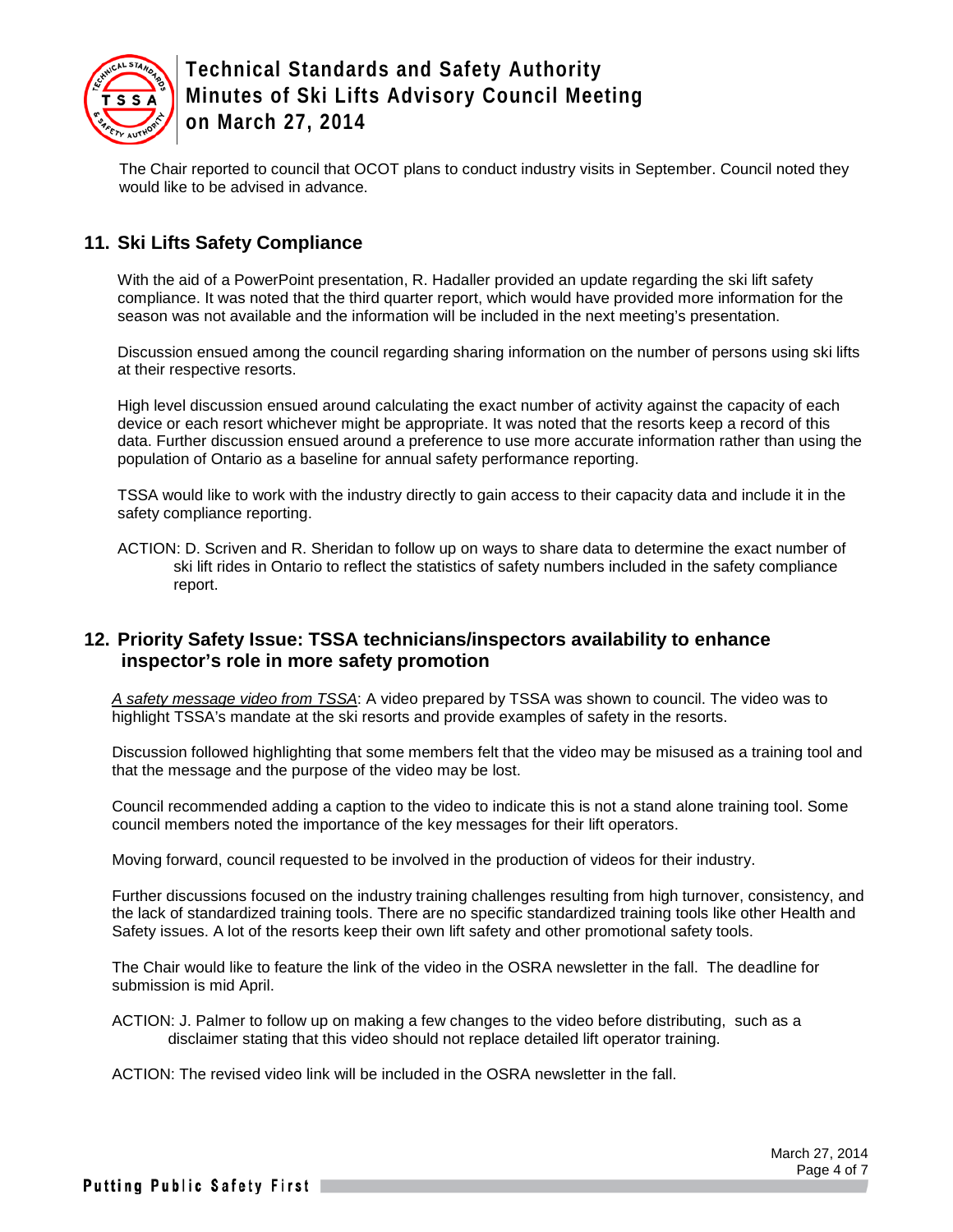

*TSSA's Social Media Strategy:* L. Ramsay demonstrated the changes made to TSSA's public site as well as improvements on how to reach industry and the general public.

She presented the Exchange Blog which will replace the annual newsletter. Discussion ensued around how to track the traffic of the Exchange Blog and if there was a way to monitor how many mechanics signed up or aware of the changes being made.

The industry conducts many metrics for tracking audience and the same methods can be used by TSSA to identify how many mechanics are receiving the blog alerts or signed up or are receiving the newsletter. This will help determine if this is an effective way of distributing messages to the right target/audience.

TSSA to ensure information and changes are received by both the mechanics in the industry and the resort owners. Anyone who would like to provide feedback around how to reach out all the specific targets were encouraged to contact L. Ramsay directly.

Further update was provided around the new TSSA Twitter, You Tube, Facebook and other social media tools which is used to engage the general population. The logistics of coordinating and responding rapidly on these tools was discussed.

ACTION: B. Haynes will include the Exchange Blog link in the OSRA's fall newsletter to further reach out to the mechanics in the industry.

#### **13. Enforcement/Inspections/Reporting**

There was no report under this item.

## **14. Priority Safety Issues: Ski lifts safety public education program end of season update – Top of the hill data analysis**

R. Tombran-Jarvis, on behalf of D. Lisle, provided an update around the RideSmart Safety Program. She acknowledged this initiative was conducted with Sparks Event Marketing and started on January 11, 2014 and ended the first week of March 2014.

She provided the following results:

- Visited 13 different resorts and 39,400 interactions with beginner skiers and snow boarders. Exceeded target by 3,000 and there was an increase from last year by over 11,000 interactions
- Implemented efficiencies learned from last year, such as, the timing of the event, selecting the high traffic resorts and increasing the number of event staff and visits.

Further information will follow at the next meeting since the final report from Sparks Event Marketing will not be ready until April 2014.

R. Tombran-Jarvis also reported to council that TSSA partnered with CSIA to produce a video to be used in the training of ski instructors to highlight the greater safety at resorts in Ontario. The video is currently in its final stages.

An effort will be made in the future to align the Council Spring meeting and the RideSmart safety report for ski lifts to allow discussion of the full report at the meeting.

ACTION: The final report from Sparks Event Marketing on RideSmart Safety Program will be shared with council at the next meeting.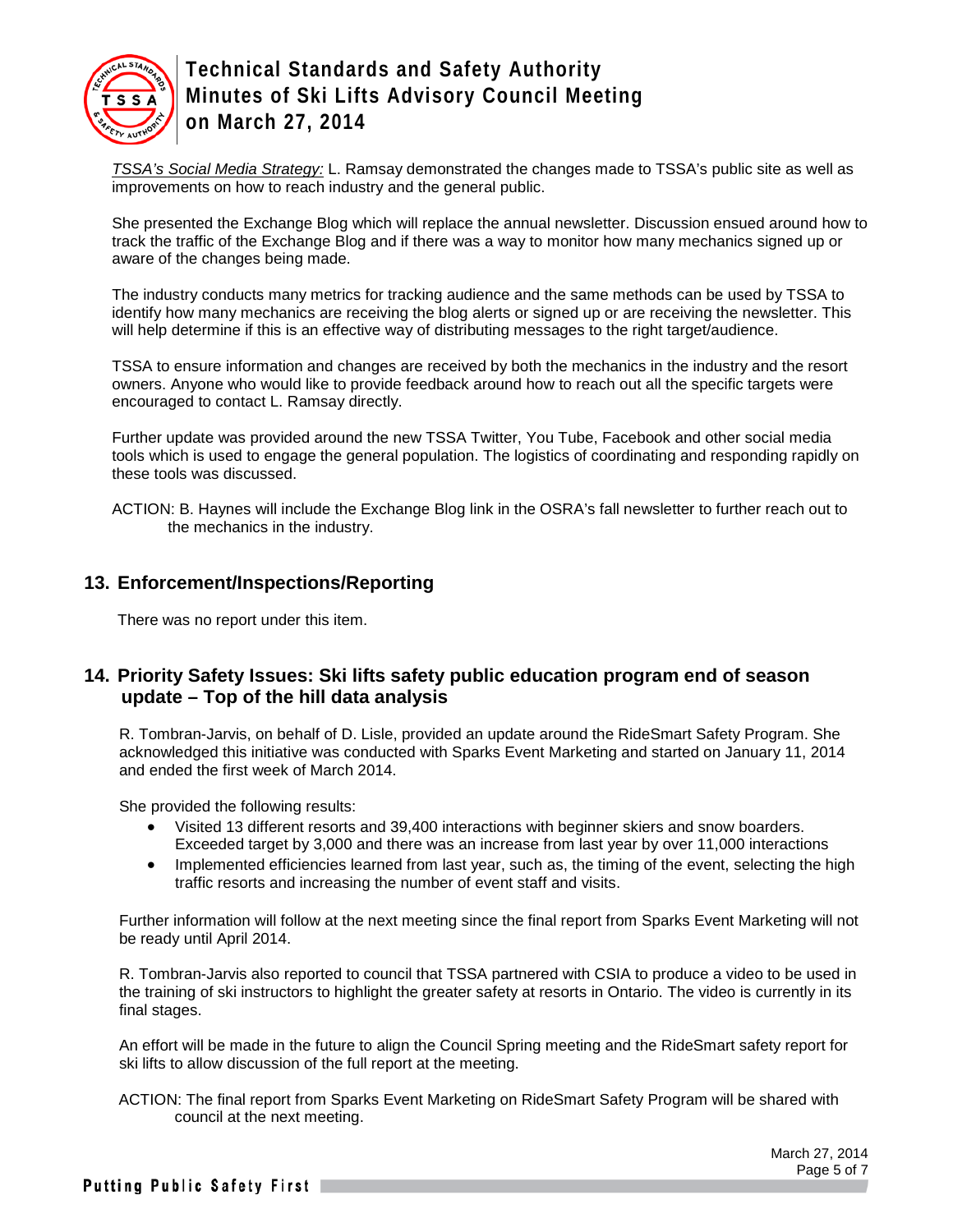

## **15. Training and Certification Advisory Board (TCAB)**

J. Sorman informed council that the TCAB will meet on April 16, 2014.

There has been discussion around the amount of hours needed to be certified as a ski lift mechanic.

Council discussed the issues surrounding the need to review the hours required to be certified as a mechanic.

Council acknowledged that there were many different ways of approaching this issue, including allowing Millwrights and Electricians to have an expedited process to become a qualified mechanic.

The other programs, such as, Elevating and Amusement Devices process in regards to the certifications were discussed and the differences in each program were noted. The Fuels Safety Program of TSSA had similar issues in the past and it was encouraged to review their process and see if their current model is suitable for the ski lifts and other similar programs.

This is an agenda item for the next TCAB. Also Frequently Asked Question (FAQ) of the industry will be discussed. Any other new business items can be sent to J. Sorman.

## **16. Mechanics/Licensing/Training /Education**

*Mechanics hours for trade:* this item was discussed under item 15 - TCAB.

#### **17. Revised Membership Matrix**

As part of the advanced materials for this meeting, council received a revised matrix, which was treated as read.

D. Scriven highlighted the changes made to the matrix as a result of revamping all council matrixes and ensuring they have evolved with the changes in the industry and including sectors not in the matrixes traditionally, such as, mechanics.

It was noted for the Ski Lifts Advisory Council, that there were many mechanics in the matrix that were already representing other sectors.

K. Nichol can take the role of distributing messages applicable to mechanics through his connections. The use of the Exchange Blog as a key message site for the mechanics was also highlighted. OSRA was also viewed as another vehicle for distributing the message to the mechanics in the industry.

ACTION: K. Nichol will also act as a mechanic in the matrix.

#### **18. Questions on Information and Other Businesses**

*Council Portal Update:* the portal is in its final stage. The material for the next meeting will be posted on the site. An email announcing the launch of the site will be sent in late April.